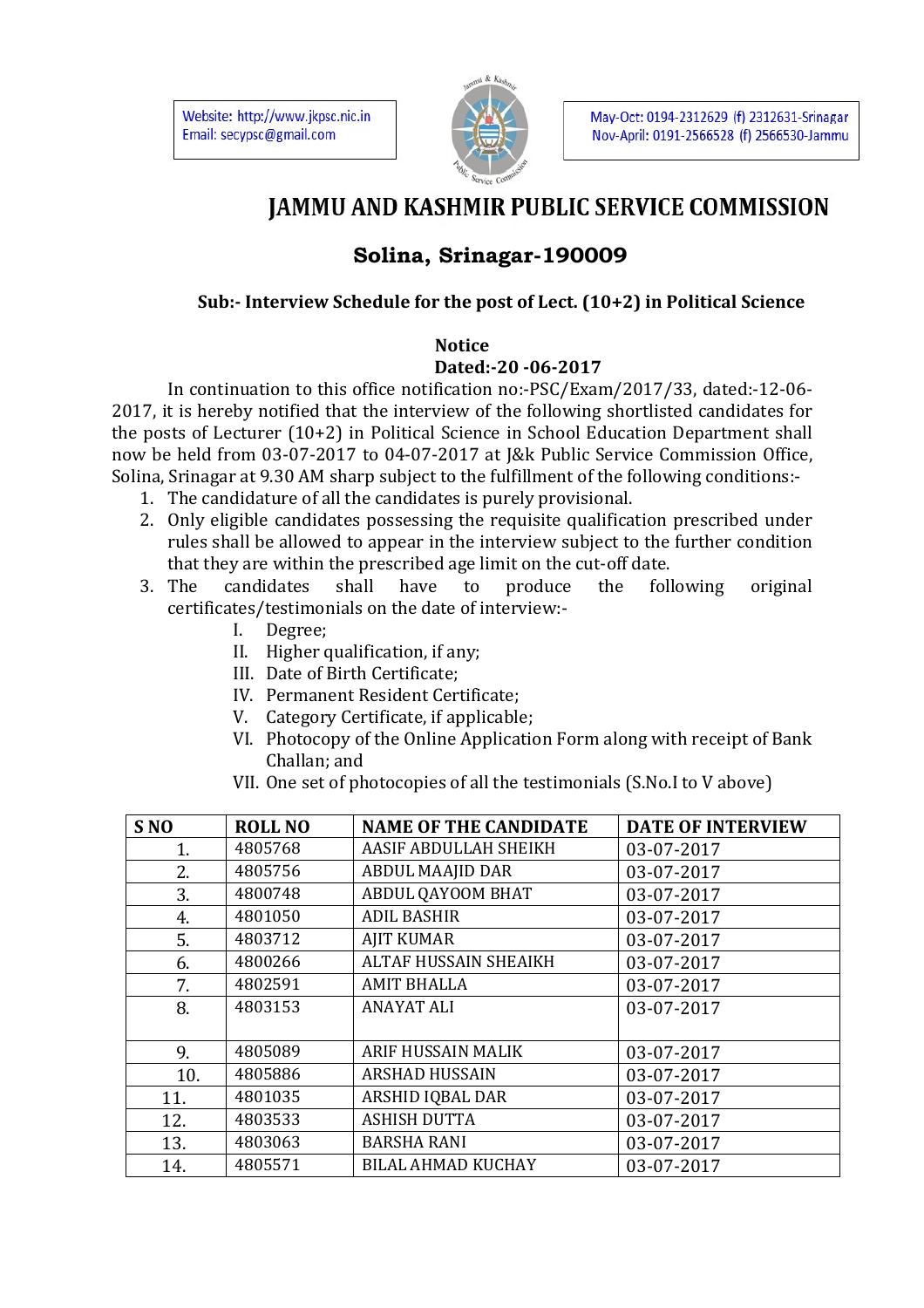| 15. | 4800829 | <b>BILAL AHMAD WANI</b>       | 03-07-2017 |
|-----|---------|-------------------------------|------------|
| 16. | 4804138 | <b>CHHEWANG DORJE</b>         | 03-07-2017 |
| 17. | 4803188 | DHEERAJ KOSHAL                | 03-07-2017 |
| 18. | 4803176 | ETIKA GUPTA                   | 03-07-2017 |
| 19. | 4801524 | <b>FARHAT HUSSAIN SHAH</b>    | 03-07-2017 |
| 20. | 4802197 | FARHAT SHAMIM KHAN            | 03-07-2017 |
| 21. | 4800395 | <b>FIRDOOS AHAMD DAR</b>      | 03-07-2017 |
| 22. | 4801029 | FIRDOOS AHMAD RESHI           | 03-07-2017 |
| 23. | 4804825 | FIRDOSE AHMAD WANI            | 03-07-2017 |
| 24. | 4801730 | <b>FIRDOUS AHMAD BHAT</b>     | 03-07-2017 |
| 25. | 4801223 | <b>GOWHAR AHMAD RATHER</b>    | 03-07-2017 |
| 26. | 4801794 | <b>GOWHER MOHD RATHER</b>     | 03-07-2017 |
| 27. | 4800094 | <b>GULL MAQBOOL RATHER</b>    | 03-07-2017 |
| 28. | 4805972 | HAFEEZ AHMAD MIR              | 03-07-2017 |
| 29. | 4804873 | HILAL AHMAD BHAT              | 03-07-2017 |
| 30. | 4804100 | <b>IFTIKHAR HUSSAIN</b>       | 03-07-2017 |
| 31. | 4805974 | <b>IMRAN KHURSHID</b>         | 03-07-2017 |
| 32. | 4805378 | <b>IMTIYAZ AHMED WANI</b>     | 03-07-2017 |
| 33. | 4800776 | <b>IRFAN NAZIR DAR</b>        | 03-07-2017 |
| 34. | 4805228 | <b>IRFAN UL HAQ</b>           | 03-07-2017 |
| 35. | 4805884 | IRSHAD AHMAD MANTOO           | 03-07-2017 |
| 36. | 4805455 | IRSHAD MAQBOOL BHAT           | 03-07-2017 |
| 37. | 4805283 | <b>JAN MOHD MALA</b>          | 03-07-2017 |
| 38. | 4800615 | <b>JAVEED AHMAD LONE</b>      | 03-07-2017 |
| 39. | 4802938 | <b>JEGMET SANGYAS</b>         | 03-07-2017 |
| 40. | 4800333 | JOHN MOHAMMAD PARAY           | 03-07-2017 |
| 41. | 4802598 | <b>KEWAL KRISHAN</b>          | 03-07-2017 |
| 42. | 4802730 | <b>LOBZANG CHOSDUP</b>        | 03-07-2017 |
| 43. | 4805035 | MAJID HUSSAIN KHAN            | 03-07-2017 |
| 44. | 4806019 | <b>MANSOOR AHMAD SHEIKH</b>   | 03-07-2017 |
| 45. | 4803748 | <b>MANVI RAINA</b>            | 03-07-2017 |
| 46. | 4803714 | MAQSOOD HUSSAIN               | 04-07-2017 |
| 47. | 4805343 | MAQSOOD HUSSAIN PARA          | 04-07-2017 |
| 48. | 4801086 | MEERAJ U DIN DAR              | 04-07-2017 |
| 49. | 4800873 | MOHD ABASS WAGAY              | 04-07-2017 |
| 50. | 4802795 | <b>MOHD ANZER</b>             | 04-07-2017 |
| 51. | 4802160 | <b>MOHD ARIF</b>              | 04-07-2017 |
| 52. | 4803245 | <b>MOHD AZEEM</b>             | 04-07-2017 |
| 53. | 4804944 | MOHD GULZAR SHIEKH            | 04-07-2017 |
| 54. | 4805097 | <b>MOHD KHURSHID</b>          | 04-07-2017 |
| 55. | 4805140 | <b>MOHD LATIF RATHER</b>      | 04-07-2017 |
| 56. | 4803747 | MOOL RAJ                      | 04-07-2017 |
| 57. | 4804971 | MUDASIR AHMED BHAT            | 04-07-2017 |
| 58. | 4802857 | MUKHTAR HUSSAIN               | 04-07-2017 |
| 59. | 4805024 | MUSHTAQ SOLLEH                | 04-07-2017 |
| 60. | 4803280 | <b>NARGIS FARHEENA BASHIR</b> | 04-07-2017 |
| 61. | 4804913 | NASEER AHMAD DAR              | 04-07-2017 |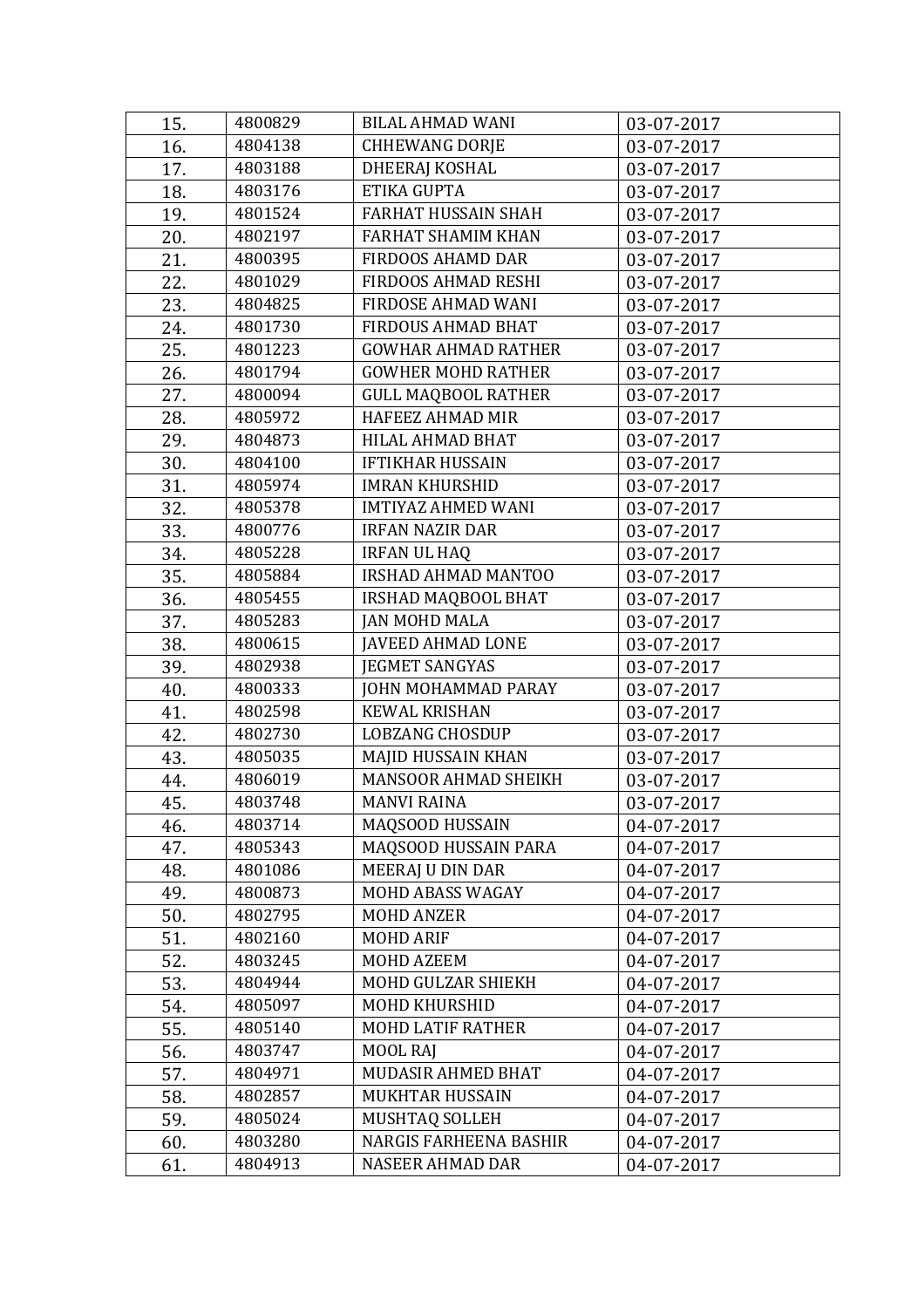| 4803994<br><b>NAVEEN SHARMA</b><br>62.<br>04-07-2017<br>4800093<br><b>NISAR AHMAD DAR</b><br>63.<br>04-07-2017<br>4802758<br>NISHA JASROTIA<br>64.<br>04-07-2017<br>4802244<br><b>PARVEEN KUMAR</b><br>65.<br>04-07-2017<br>66.<br>4803347<br>PRIYA SHARMA<br>04-07-2017<br>4802621<br><b>RAM KRISHAN</b><br>67.<br>04-07-2017<br>4806023<br>68.<br>RAMIZ RAJA<br>04-07-2017<br>4803992<br>REKHA SHARMA<br>69.<br>04-07-2017<br>4805268<br>RIYAZ AHMAD PARA<br>70.<br>04-07-2017<br>4802794<br>ROHI WAHID<br>71.<br>04-07-2017<br>72.<br>4801087<br><b>ROUF AHMAD WANI</b><br>04-07-2017<br>73.<br>4800712<br>SAMEER AHMAD KHANDAY<br>04-07-2017<br>74.<br>4802394<br><b>SANDEEP KUMAR</b><br>04-07-2017<br>75.<br>SANJEET KUMAR BHAGAT<br>4802249<br>04-07-2017<br><b>SHABEER AHMAD PAREY</b><br>4804941<br>76.<br>04-07-2017<br>4800164<br>SHABIR AHMAD COOLAY<br>77.<br>04-07-2017<br>78.<br>4801134<br><b>SHAHID AHMAD PARRY</b><br>04-07-2017<br>79.<br>4803658<br><b>SHAKIL AHMED</b><br>04-07-2017<br>80.<br>4800716<br><b>SHAKIR AHMAD BHAT</b><br>04-07-2017<br>81.<br>4803386<br><b>SONIA DEVI</b><br>04-07-2017<br>4805160<br><b>SUHGUFTA BASHIR</b><br>82.<br>04-07-2017<br><b>SUNIEETA DEVI</b><br>83.<br>4803243<br>04-07-2017<br><b>SUSHIL SINGH</b><br>4802957<br>84.<br>04-07-2017<br>TARIQ AHMAD LONE<br>85.<br>4802569<br>04-07-2017<br><b>TAWSEEF AHMAD MIR</b><br>4805131<br>86.<br>04-07-2017<br>TOUSEEF AHMAD AKHOON<br>87.<br>4804607<br>04-07-2017<br><b>UMESH KHAJURIA</b><br>88.<br>4803597<br>04-07-2017<br>4802298<br><b>VIJAY KUMAR</b><br>89.<br>04-07-2017<br><b>WASEEM AHMAD SOFI</b><br>4801115<br>90.<br>04-07-2017<br>ZAHID HUSSAIN<br>4800808<br>91.<br>04-07-2017 |  |  |
|---------------------------------------------------------------------------------------------------------------------------------------------------------------------------------------------------------------------------------------------------------------------------------------------------------------------------------------------------------------------------------------------------------------------------------------------------------------------------------------------------------------------------------------------------------------------------------------------------------------------------------------------------------------------------------------------------------------------------------------------------------------------------------------------------------------------------------------------------------------------------------------------------------------------------------------------------------------------------------------------------------------------------------------------------------------------------------------------------------------------------------------------------------------------------------------------------------------------------------------------------------------------------------------------------------------------------------------------------------------------------------------------------------------------------------------------------------------------------------------------------------------------------------------------------------------------------------------------------------------------------------------------------------------------------------------------------------|--|--|
|                                                                                                                                                                                                                                                                                                                                                                                                                                                                                                                                                                                                                                                                                                                                                                                                                                                                                                                                                                                                                                                                                                                                                                                                                                                                                                                                                                                                                                                                                                                                                                                                                                                                                                         |  |  |
|                                                                                                                                                                                                                                                                                                                                                                                                                                                                                                                                                                                                                                                                                                                                                                                                                                                                                                                                                                                                                                                                                                                                                                                                                                                                                                                                                                                                                                                                                                                                                                                                                                                                                                         |  |  |
|                                                                                                                                                                                                                                                                                                                                                                                                                                                                                                                                                                                                                                                                                                                                                                                                                                                                                                                                                                                                                                                                                                                                                                                                                                                                                                                                                                                                                                                                                                                                                                                                                                                                                                         |  |  |
|                                                                                                                                                                                                                                                                                                                                                                                                                                                                                                                                                                                                                                                                                                                                                                                                                                                                                                                                                                                                                                                                                                                                                                                                                                                                                                                                                                                                                                                                                                                                                                                                                                                                                                         |  |  |
|                                                                                                                                                                                                                                                                                                                                                                                                                                                                                                                                                                                                                                                                                                                                                                                                                                                                                                                                                                                                                                                                                                                                                                                                                                                                                                                                                                                                                                                                                                                                                                                                                                                                                                         |  |  |
|                                                                                                                                                                                                                                                                                                                                                                                                                                                                                                                                                                                                                                                                                                                                                                                                                                                                                                                                                                                                                                                                                                                                                                                                                                                                                                                                                                                                                                                                                                                                                                                                                                                                                                         |  |  |
|                                                                                                                                                                                                                                                                                                                                                                                                                                                                                                                                                                                                                                                                                                                                                                                                                                                                                                                                                                                                                                                                                                                                                                                                                                                                                                                                                                                                                                                                                                                                                                                                                                                                                                         |  |  |
|                                                                                                                                                                                                                                                                                                                                                                                                                                                                                                                                                                                                                                                                                                                                                                                                                                                                                                                                                                                                                                                                                                                                                                                                                                                                                                                                                                                                                                                                                                                                                                                                                                                                                                         |  |  |
|                                                                                                                                                                                                                                                                                                                                                                                                                                                                                                                                                                                                                                                                                                                                                                                                                                                                                                                                                                                                                                                                                                                                                                                                                                                                                                                                                                                                                                                                                                                                                                                                                                                                                                         |  |  |
|                                                                                                                                                                                                                                                                                                                                                                                                                                                                                                                                                                                                                                                                                                                                                                                                                                                                                                                                                                                                                                                                                                                                                                                                                                                                                                                                                                                                                                                                                                                                                                                                                                                                                                         |  |  |
|                                                                                                                                                                                                                                                                                                                                                                                                                                                                                                                                                                                                                                                                                                                                                                                                                                                                                                                                                                                                                                                                                                                                                                                                                                                                                                                                                                                                                                                                                                                                                                                                                                                                                                         |  |  |
|                                                                                                                                                                                                                                                                                                                                                                                                                                                                                                                                                                                                                                                                                                                                                                                                                                                                                                                                                                                                                                                                                                                                                                                                                                                                                                                                                                                                                                                                                                                                                                                                                                                                                                         |  |  |
|                                                                                                                                                                                                                                                                                                                                                                                                                                                                                                                                                                                                                                                                                                                                                                                                                                                                                                                                                                                                                                                                                                                                                                                                                                                                                                                                                                                                                                                                                                                                                                                                                                                                                                         |  |  |
|                                                                                                                                                                                                                                                                                                                                                                                                                                                                                                                                                                                                                                                                                                                                                                                                                                                                                                                                                                                                                                                                                                                                                                                                                                                                                                                                                                                                                                                                                                                                                                                                                                                                                                         |  |  |
|                                                                                                                                                                                                                                                                                                                                                                                                                                                                                                                                                                                                                                                                                                                                                                                                                                                                                                                                                                                                                                                                                                                                                                                                                                                                                                                                                                                                                                                                                                                                                                                                                                                                                                         |  |  |
|                                                                                                                                                                                                                                                                                                                                                                                                                                                                                                                                                                                                                                                                                                                                                                                                                                                                                                                                                                                                                                                                                                                                                                                                                                                                                                                                                                                                                                                                                                                                                                                                                                                                                                         |  |  |
|                                                                                                                                                                                                                                                                                                                                                                                                                                                                                                                                                                                                                                                                                                                                                                                                                                                                                                                                                                                                                                                                                                                                                                                                                                                                                                                                                                                                                                                                                                                                                                                                                                                                                                         |  |  |
|                                                                                                                                                                                                                                                                                                                                                                                                                                                                                                                                                                                                                                                                                                                                                                                                                                                                                                                                                                                                                                                                                                                                                                                                                                                                                                                                                                                                                                                                                                                                                                                                                                                                                                         |  |  |
|                                                                                                                                                                                                                                                                                                                                                                                                                                                                                                                                                                                                                                                                                                                                                                                                                                                                                                                                                                                                                                                                                                                                                                                                                                                                                                                                                                                                                                                                                                                                                                                                                                                                                                         |  |  |
|                                                                                                                                                                                                                                                                                                                                                                                                                                                                                                                                                                                                                                                                                                                                                                                                                                                                                                                                                                                                                                                                                                                                                                                                                                                                                                                                                                                                                                                                                                                                                                                                                                                                                                         |  |  |
|                                                                                                                                                                                                                                                                                                                                                                                                                                                                                                                                                                                                                                                                                                                                                                                                                                                                                                                                                                                                                                                                                                                                                                                                                                                                                                                                                                                                                                                                                                                                                                                                                                                                                                         |  |  |
|                                                                                                                                                                                                                                                                                                                                                                                                                                                                                                                                                                                                                                                                                                                                                                                                                                                                                                                                                                                                                                                                                                                                                                                                                                                                                                                                                                                                                                                                                                                                                                                                                                                                                                         |  |  |
|                                                                                                                                                                                                                                                                                                                                                                                                                                                                                                                                                                                                                                                                                                                                                                                                                                                                                                                                                                                                                                                                                                                                                                                                                                                                                                                                                                                                                                                                                                                                                                                                                                                                                                         |  |  |
|                                                                                                                                                                                                                                                                                                                                                                                                                                                                                                                                                                                                                                                                                                                                                                                                                                                                                                                                                                                                                                                                                                                                                                                                                                                                                                                                                                                                                                                                                                                                                                                                                                                                                                         |  |  |
|                                                                                                                                                                                                                                                                                                                                                                                                                                                                                                                                                                                                                                                                                                                                                                                                                                                                                                                                                                                                                                                                                                                                                                                                                                                                                                                                                                                                                                                                                                                                                                                                                                                                                                         |  |  |
|                                                                                                                                                                                                                                                                                                                                                                                                                                                                                                                                                                                                                                                                                                                                                                                                                                                                                                                                                                                                                                                                                                                                                                                                                                                                                                                                                                                                                                                                                                                                                                                                                                                                                                         |  |  |
|                                                                                                                                                                                                                                                                                                                                                                                                                                                                                                                                                                                                                                                                                                                                                                                                                                                                                                                                                                                                                                                                                                                                                                                                                                                                                                                                                                                                                                                                                                                                                                                                                                                                                                         |  |  |
|                                                                                                                                                                                                                                                                                                                                                                                                                                                                                                                                                                                                                                                                                                                                                                                                                                                                                                                                                                                                                                                                                                                                                                                                                                                                                                                                                                                                                                                                                                                                                                                                                                                                                                         |  |  |
|                                                                                                                                                                                                                                                                                                                                                                                                                                                                                                                                                                                                                                                                                                                                                                                                                                                                                                                                                                                                                                                                                                                                                                                                                                                                                                                                                                                                                                                                                                                                                                                                                                                                                                         |  |  |
|                                                                                                                                                                                                                                                                                                                                                                                                                                                                                                                                                                                                                                                                                                                                                                                                                                                                                                                                                                                                                                                                                                                                                                                                                                                                                                                                                                                                                                                                                                                                                                                                                                                                                                         |  |  |

Note:

- 1. Candidates, if any, having obtained court orders from the Hon'ble High Court in the above mentioned discipline for appearing in the interview may also represent before the Commission along with certified copy of the court orders by or before 03-07-2017 for appearing in the interview at their own risk and responsibility.
- 2. All such candidates in whose case (s), CGPA Grading system has been adopted are required to produce the method/formula of converting CGPA into percentage from the Universities/Colleges from where they have passed out the prescribed qualification on the date of interview. Sd/

 (Dr. Kavita Pandoh) Under Secretary J&K Public Service Commission